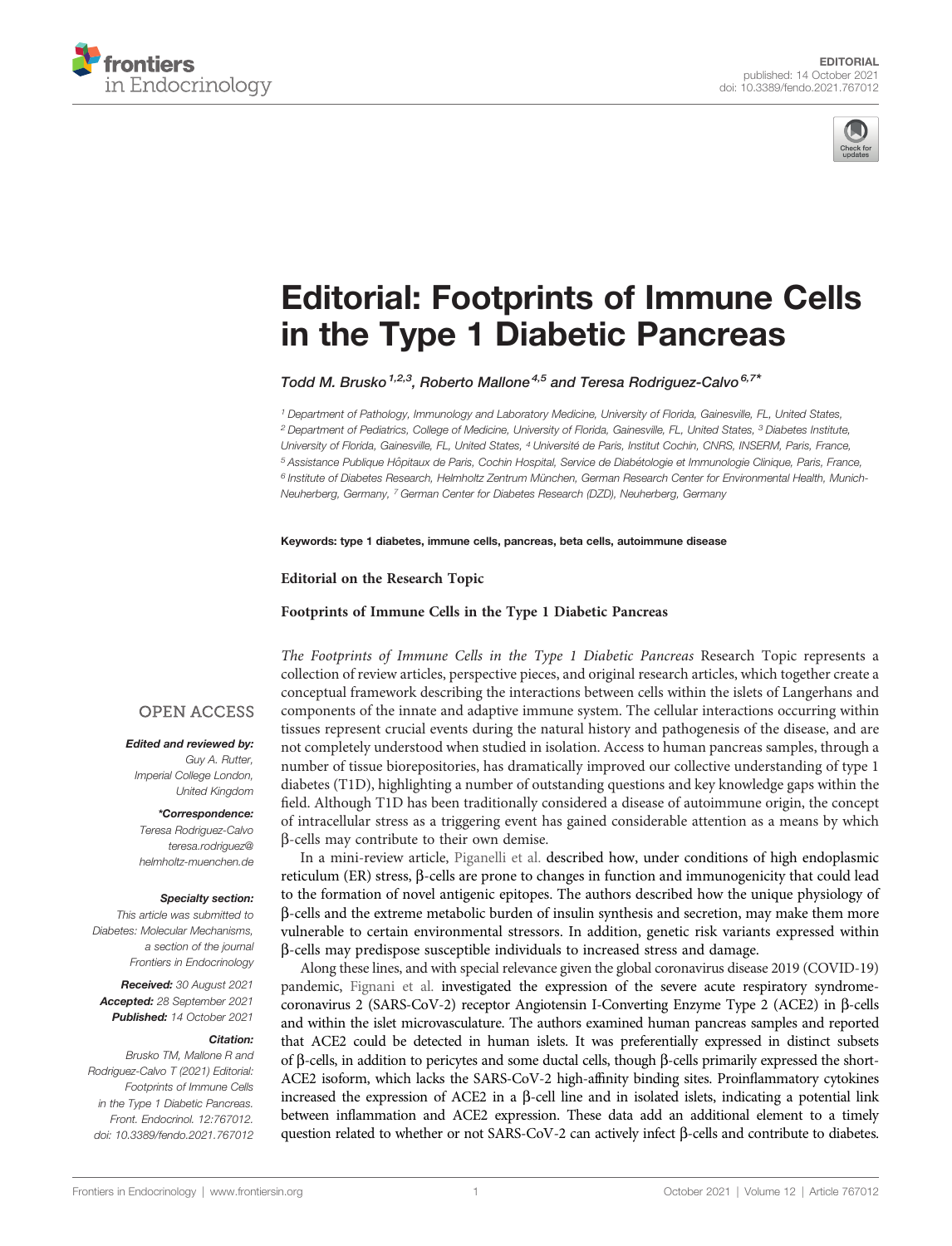In a systematic review article, [Colli et al.](https://doi.org/10.3389/fendo.2020.568446) evaluated selected publicly available RNA-seq datasets of pancreatic human islets or FACS-purified human  $\beta$ -cells exposed to: 1) pro-inflammatory stimuli (IL-1 $\beta$  + IFN- $\gamma$  or IFN- $\alpha$ ), 2) metabolic stressors (palmitate), or 3) the local environment present during T1D development (primary  $\beta$ -cells from patients). The biological processes regulated by the transcripts from  $\beta$ -cells exposed to IFN- $\alpha$  closely recapitulated those observed in  $\beta$ -cells from T1D subjects. Transcriptional profiles contained a gene expression signature related to responses to type I interferons (IFN- $\alpha$ / $\beta$ ), MHC class I antigen presentation, activation of tumor necrosis factor receptor subunits and ubiquitination. Conversely, biological processes regulated by the transcripts obtained from T1D subjects  $v$ s.  $\beta$ -cells exposed to IL-1 $\beta$  + IFN $\gamma$ , included gene signatures related to immune infiltration like cell adhesion, immunoregulatory interaction between lymphoid and non-lymphoid cells, and PD-1 signaling. The authors also identified several classes of compounds with some potential to revert  $\beta$ -cell inflammation during the natural history of the disease, including bile acids, bromodomain inhibitors, leucine-rich repeat kinase (LRRK) inhibitors and vitamin D receptor agonists. Likewise, [Yip and colleagues](https://doi.org/10.3389/fendo.2020.609271) identified various immune pathways related to cell adhesion, insulin secretion, glucose metabolism and pancreas development that were differentially expressed in the pancreas of autoantibody positive (AAb+) individuals and partially overlapped with changes observed in prediabetic NOD mice. The genes included RGS16, CLEC4D, and FCGR2B, which are enriched in leukocytes and exhibited reduced expression in samples from AAb+ individuals. The authors hypothesized that reduced expression of FCGR2B in pre-diabetic individuals, detected in blood and pancreas, could lead to hyperresponsiveness, proliferation and maturation of autoreactive B cells contributing to a loss of tolerance and progression of disease.

PD-1 signaling represents an important negative regulator of T cell activation, with implications for controlling autoreactivity in T1D. [Falcone and Fousteri](https://doi.org/10.3389/fendo.2020.00569) reviewed the role of the PD-1/PD-L1 axis in the maintenance of immunological tolerance, described mechanisms by which this pathway is regulated, and discussed how alterations in this checkpoint could contribute to islet autoimmunity. The authors further discussed how the microbiota may alter the PD-1/PD-L1 axis, as well as recent findings in subjects treated with immune checkpoint inhibitors for cancer immunotherapy (i.e., anti-PD-1 monoclonal antibody). The authors concluded by listing strategies to target this pathway to bolster regulation and avert islet autoimmunity.

Given the interactions between islets and tissue-resident immune cells, multiple authors centered their work on the crosstalk between  $\beta$ -cells and innate immune subsets. Macrophages, dendritic cells (DCs), and neutrophils are often the first cells to interact with potentially abnormal  $\beta$ -cells and provide a link with the adaptive immune system, as suggested in a perspective article by [Zirpel and Roep](https://doi.org/10.3389/fendo.2021.666795). They highlighted the possible roles of macrophages and DCs, and the importance of further understanding the changes between benign leukocyte residency and pathogenic infiltration. [Citro et al.](https://doi.org/10.3389/fendo.2020.606332) focused on macrophages and neutrophils, and how cytokines in the islet niche could modulate insulin secretion and  $\beta$ -cell function. The authors

discussed the importance of their modulation for the protection and/or improvement of islet function. [Xing et al.](https://doi.org/10.3389/fendo.2020.581902) investigated the transcriptional profile of patients with latent autoimmune diabetes in adults (LADA) and identified neutrophilic dysfunction, with enhanced activation of degranulation, adhesion and migration at the transcriptional level. [Parv et al.](https://doi.org/10.3389/fendo.2021.606175) investigated the different polarization of macrophages in the pancreas using a mouse model. The authors found that endocrine-resident macrophages were more efficient at performing efferocytosis, a homeostatic process that clears endogenous cells, and phagocytosis, both in vitro and in vivo, than exocrine-resident macrophages. The authors point out the need to further understand the intrinsic differences between endocrine and exocrine innate immune cells, with respect to their ability to regulate autoimmunity, providing a potentially interesting new line of investigation.

In addition to innate subsets, B cells within the adaptive arm of the immune system are thought to participate in T1D progression. This notion emanates from their appearance as a prognostic indicator of disease and invites the hypothesis of a role as nonprofessional antigen presenting cells. However, the exact role of B cells in T1D pathogenesis, particularly within the islet microenvironment, remains poorly understood. [Leete and](https://doi.org/10.3389/fendo.2021.617437) [Morgan](https://doi.org/10.3389/fendo.2021.617437) discuss the preferential localization of B cells in T1D in regard to their detection in peripheral blood, secondary lymphoid organs, and islets. They highlight studies reporting a notable increase in islet B cells in individuals diagnosed with T1D in early life. The authors propose that B cells might promote the activation of autoreactive  $CD8<sup>+</sup>$  T cells in the islets and highlight therapeutic strategies for attenuating B cell function.

Autoreactive T and B cells are linked, and their collaboration can drive immune-mediated pathology. CD4+ T cells have been detected at low frequencies in the islets of T1D subjects but their numbers may be more prominent at the earliest stages of the disease. [Landry et al.](https://doi.org/10.3389/fendo.2021.622647) evaluated preproinsulin reactivity among CD4+ T cells isolated from islets of six organ donors with T1D. The authors identified 14 T cell receptor (TCR) clonotypes, which recognized proinsulin peptides (A- and B-chain, and C-peptide) presented by various HLA Class II molecules, and observed a trend towards dominant restriction by HLA-DQ. However, citrullination of insulin B-chain peptides did not induce stronger responses in the TCRs reactive against the native form. CD8<sup>+</sup> T cells reactive against preproinsulin have similarly been found in the pancreas of T1D subjects, and in this Research Topic, [Bender](https://doi.org/10.3389/fendo.2020.606434) [et al.](https://doi.org/10.3389/fendo.2020.606434) review the differences in autoreactive CD8<sup>+</sup> T cell frequency between peripheral blood and pancreas in individuals with and without T1D, and how cytokines secreted by stressed  $\beta$ -cells could attract CD8+ T cells to the islets. The authors highlight the role of the chemokine CXCL10, among other chemokines, for its capacity to attract T cells, which express the CXCL10 receptor, CXCR3. They also discussed numerous studies that have investigated CXCL10 expression in  $\alpha$ - and  $\beta$ -cells, with mixed results. In an attempt to provide a definitive answer, [Nigi et al.](https://doi.org/10.3389/fendo.2020.00630) investigated the expression of CXCL10 among endocrine cell subtypes in NOD mice and human tissue. CXCL10 was observed in murine  $\alpha$ - and  $\beta$ -cells, but the colocalization and expression increased in  $\alpha$ -cells of diabetic mice. Likewise, CXCL10 was preferentially expressed in